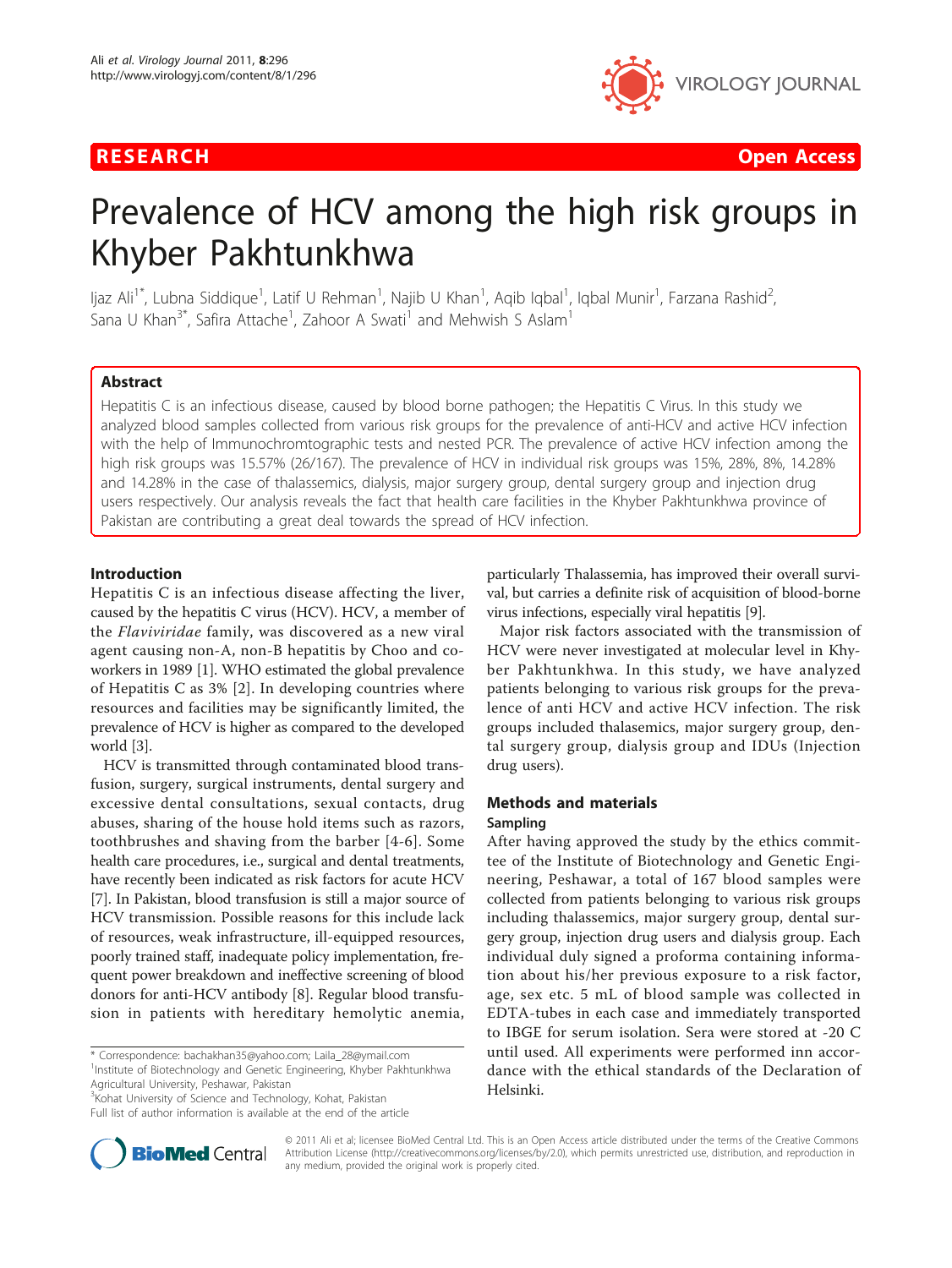## <span id="page-1-0"></span>Immunochromatographic test (ICT)

Screening for HCV positive samples was carried out with the help of Immunochromatographic tests. Strips used were from accurate and Acon (Acon, USA) according to the manufacturers instructions. Samples positive by ICT were further processed for next step evaluation.

### RNA Extraction and RT-PCR

HCV RNA was extracted from 100 μl serum by using Anagen RNA extraction kit (Purescript, USA) according to the manufacturer's instructions. Qualitative detection of serum HCV RNA was performed by Reverse transcription PCR as mentioned previously [[10\]](#page-3-0).

#### Gel electrophoresis

PCR products were analyzed on 2% agarose gel prepared in 0.5% TBE buffer, stained with Ethedium bromide (10 μ g/ml) as florescent dye. A 100-bp DNA ladder (Gibco BRL) was used as DNA size marker. Gels were photographed using Alpha quant (Alpha Innotech).

The data was analyzed with SPSS version 10.0 for windows or Microsoft Excel. Frequencies of hepatitis C in different risk groups were calculated in percentages.

#### Results

A total of 167 blood samples were screened including thalassemic patients, dialysis patients, people having major surgeries, people having undergone dental surgeries (minor and major) and injection drug users.

Initial screening was done for anti-HCV using ICT strips from two different sources. Confirmation of active HCV infection was carried out with the help of RT-PCR. Out of 167 samples, 26 (15.57%) were HCV positive both for anti-HCV and HCV RNA. Prevalence of active HCV infection in individual risk groups was 15%, 28%, 8%, 14.28% and 14.28% in thalasemics, dialysis, major surgery group, dental surgery group and injection drug users respectively (Table 1).

Exposure to various HCV risk factors is preferentially gender specific in our country mainly due to our social set up. Exposure of females to some of the risk factors is limited. Among the observed population, 104 (62.27%) were male and 63 (37.72%) were female out of which

Table 1 Prevalence of HCV in individual risk groups

| S.No          | <b>Major Risk groups</b><br>(N) | ICT positive | <b>PCR</b> positive |
|---------------|---------------------------------|--------------|---------------------|
|               | Thalassemia (40)                | 6 (15%)      | 6 (15%)             |
| $\mathcal{P}$ | Dialysis (25)                   | 7 (28%)      | 7(28%)              |
| ζ             | Major surgery (25)              | 2(8%)        | 2(8%)               |
| 4             | Dental surgery (35)             | 5 (14.28%)   | 5 (14.28%)          |
| 5             | <b>IDUs (42)</b>                | 6 (14.28%)   | 6 (14.28%)          |
| Total         | 167                             | 26 (15.56%)  | 26 (15.56%)         |

18 (17.30%) males and 8 (12.68%) females were positive for anti-HCV as well as HCV RNA (Table 2). In terms of age distribution, the subjects were grouped into three categories Lowest prevalence (12.20%) was recorded in the case of patients with age 15 years or below, while in the case of older age group (50 years and above), the highest HCV prevalence (22.22%) was recorded (Figure [1](#page-2-0)).

Out of the total 167 samples from different risk groups included in the study, 3.59% were positive in the case of thalassemia, 4.19% in dialysis, 1.19% in major surgery, 2.99% in dental surgery and 3.59% in injection drug users. Highest prevalence was observed in dialysis patients (Table [3\)](#page-2-0). Major risk factors for HCV transmission in KPK turned out to be dialysis followed by Thalasemia, Injection drug use and dental surgery.

#### **Discussion**

Thalassemia major patients are among the high risk groups for HCV infection. Earlier studies from various regions of Pakistan have reported high prevalence of HCV (20.5%-60%) among thalasemics [[11](#page-3-0)-[14\]](#page-3-0) In this study The prevalence of anti-HCV or HCV RNA in individual group was 15% while among the high risk groups, it was 3.59% (Table 1, [3\)](#page-2-0) which is lower as compared to the previous estimates [[15](#page-3-0)]. Majority of the studies undertaken in Pakistan have relied on anti-HCV detection in thalasemics using ICT devices and active infection was never investigated. The limitations of ICT devices for the detection of anti-HCV have been documented earlier [[16\]](#page-3-0). Our own observation also reenforces the same [Unpublished data]. In KPK, where resources are extremely limited to screen anti-HCV, contaminated blood transfusion seems to be the most important factor contributing a great deal towards the spread of HCV in Thalasemic patients.

Major surgery also contributes towards HCV transmission. In Khyber Pakhtunkhwa province of Pakistan, the public sector hospitals are not adequately equipped for screening of blood and blood products and according to our own observation proper sterilization procedures are also not practiced due to various reasons including burden of patients undergoing surgeries or sometimes lack of awareness about the transmission of HCV. Earlier studies reported the prevalence of HCV in major surgery groups as, 6.92%, 16.6%, 11.66% and

Table 2 Sex wise prevalence of active HCV infection

| Sex    | Total<br>samples | <b>Positive</b><br>cases | <b>Negative</b><br>cases | Prevalence<br>(9/0) |  |
|--------|------------------|--------------------------|--------------------------|---------------------|--|
| Male   | 104              | 18                       | 86                       | 17.30%              |  |
| Female | 63               |                          | 55                       | 12.68%              |  |
| Total  | 6/               | 26                       | 141                      | 1557%               |  |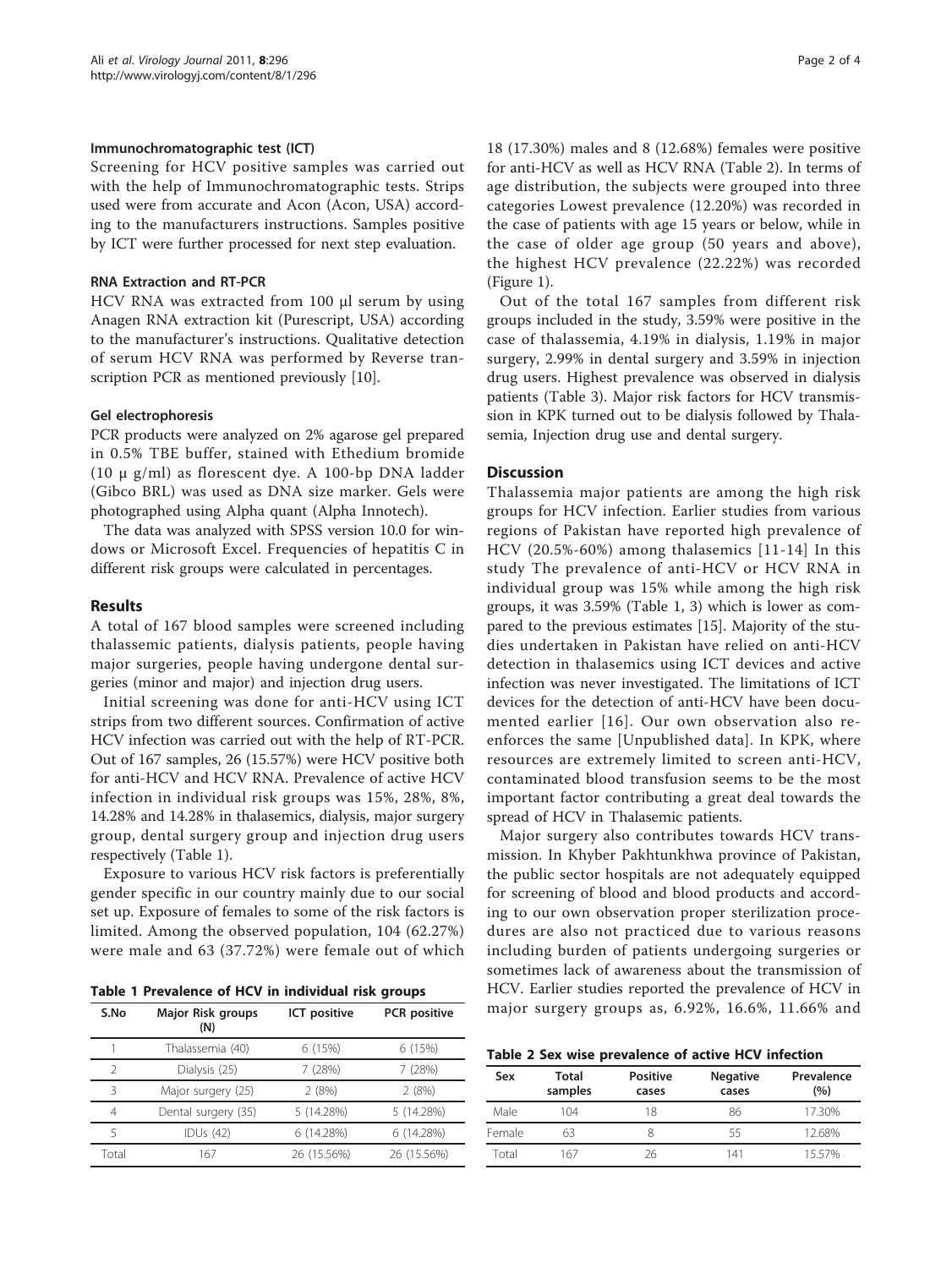<span id="page-2-0"></span>

11.26% [[17-20\]](#page-3-0). In this study, 2/25 (8%) of the individuals with no history of HCV infection prior to major surgery turned out to be positive for anti-HCV and HCV RNA (Table [1](#page-1-0)). Though the prevalence of active HCV infection among the major surgery group is less than the previous reports, however it is still alarmingly high as compared to other parts of the world.

Dental surgery is one of the major risk factors for HCV transmission in Pakistan. Some studies have reported that dental procedures were the major source of exposure (39.7%) followed by injections (16.6%) and surgical procedures (16.6%) [21]. Also the contaminated dentist equipments were the source of HCV infection in 17.94% people [\[22](#page-3-0)]. In this study the prevalence of anti-HCV and active HCV infection in the individual dental surgery group was 14.28%. Detection of anti-HCV antibodies and HCV RNA in patients who have a recent history of dental surgery (major/minor) with no HCV infection prior to the surgery indicates that dental surgical and scaling instruments are not properly sterilized in our hospitals and clinics. Apart from the public sector hospitals, we observed that due to poor economic condition, many people consult dental quakes practicing in various parts of the province. None of the quakes were informed about the risk of HCV transmission as a result of contaminated equipments and they also were not aware about the sterilization procedures.

Hemodialysis is considered to be one of the major risk factors for HCV transmission. Some earlier studies

Table 3 Prevalence of HCV among the high risk groups

reported that the prevalence of HCV in hemodialysis patients was 68% in Pakistan, 23.7% in Quetta and 24.7% in Lahore [[23-25\]](#page-3-0)). In India the prevalence of anti HCV is recorded as high as 83% in hemodialysis patients [[26\]](#page-3-0). In this study the prevalence of anti-HCV antibodies and HCV RNA to be the highest as it was 28% in the individual risk group and 4.19% among the high risk groups (Table 3). The highest prevalence of HCV in dialysis group indicates the limitations of the screening procedures used in these units for the detection of anti-HCV.

It is evident from the previous studies conducted in Pakistan that injection drug use is a predominanat mode of HCV transmission [[27,28](#page-3-0)]. 60% of the hepatitis C transmission in the United States is attributed to injection drug use [[29\]](#page-3-0) and 52% in Tehran [[30](#page-3-0)]. In this study, prevalence of anti-HCV and HCV RNA among the IDUs was 14.28% in the individual group of IDUs while it was 3.59% among the entire load of samples tested. None of the IDUs had a previous history of blood transfusion or surgeries but all of them did share needles in the past. Although, awareness about needle sharing has increased in recent times, yet the poorly educated IDUs of KPK did not seem to be aware of the risk of needle sharing.

It is also noted in this study that the prevalence of HCV was higher in males (17.30%) as compared to females (12.68%) which is in conformity with another local study [[18\]](#page-3-0). Higher prevalence of HCV in males is probably due to exposure to numerous risk factors. According to our cultural environment, females are only negligibly exposed to some of the risk factors e.g. tattooing, injection drug use, barbers etc. Higher prevalence in males seems to be associated with our cultural attributes.

# Conclusion

Lack of proper blood screening facilities in Khyber Pakhtunkhwa province and the lack of awareness about the possible transmission routes of HCV are contributing a great deal towards the spread of the infection among the population. Proper sterilization and screening procedures must be made mandatory on public sector health care units so as to avoid a far bigger threat of more HCV infections in the near future. The policy makers should formulate laws and ensure its implementation with respect to banning the unqualified dental quakes working in various parts of the province.

| Sex    | <b>Total samples</b> | <b>HCV</b> positive | <b>Thalassemia</b> | <b>Dialysis</b> | Major surgery | Dental surgery | <b>IDUs</b> |
|--------|----------------------|---------------------|--------------------|-----------------|---------------|----------------|-------------|
| Male   | 104                  |                     |                    |                 | Nil           |                |             |
| Female | 63                   |                     |                    |                 |               |                | Nil         |
| Total  | 167                  | 26                  | 06                 | 07              | UΖ            | 05             | 06          |
|        |                      | 15.56%              | 3.59%              | 4.19%           | .19%          | 2.99%          | 3.59%       |